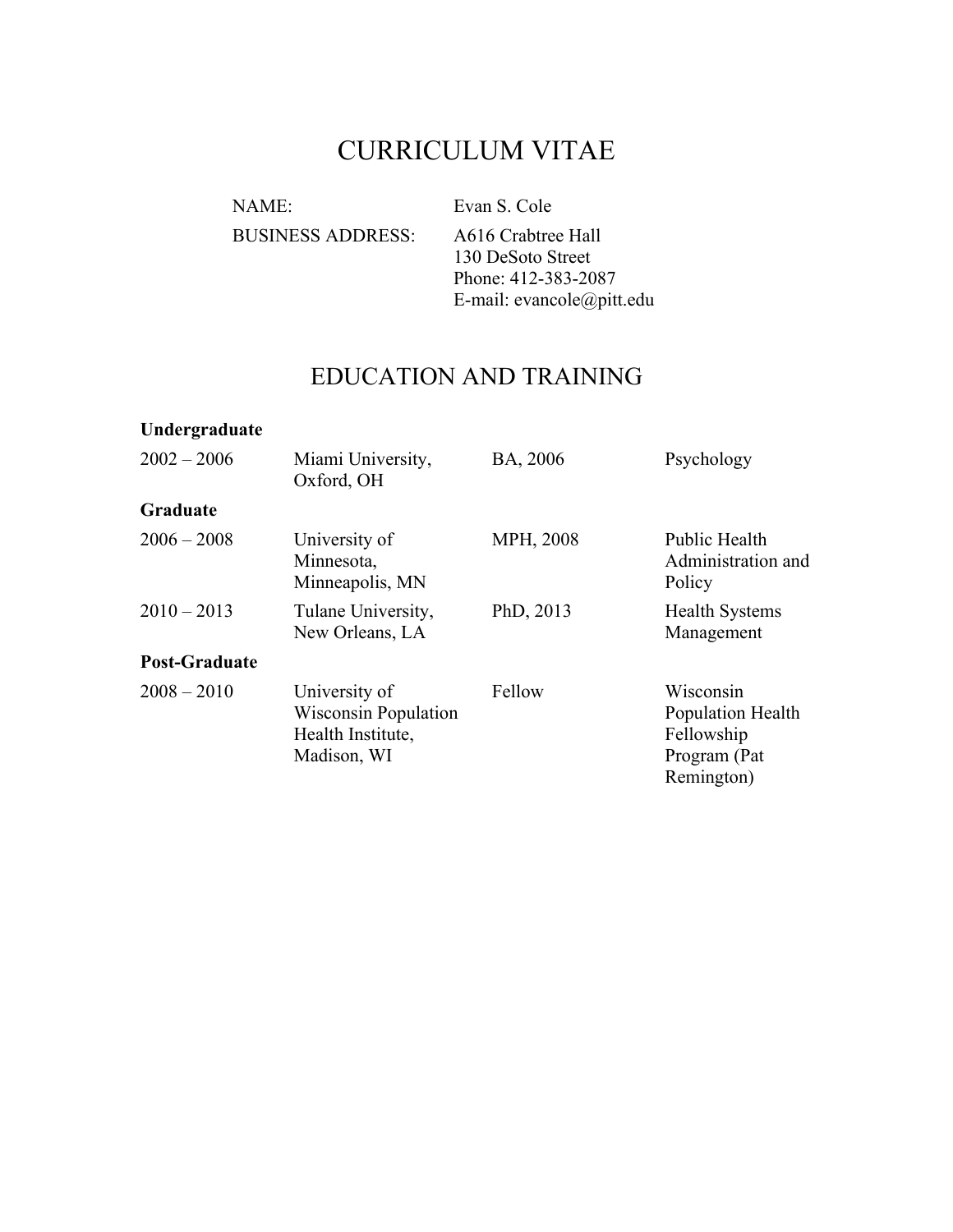## APPOINTMENTS AND POSITIONS

#### **Academic**

| $2015$ - Present    | <b>Research Assistant</b><br>Professor                  | Health Policy & Management, Graduate<br>School of Public Health, University of<br>Pittsburgh, Pittsburgh, PA     |
|---------------------|---------------------------------------------------------|------------------------------------------------------------------------------------------------------------------|
| $2015 -$ Present    | <b>Research Director</b>                                | Medicaid Research Center, Health<br>Policy Institute, University of Pittsburgh,<br>Pittsburgh, PA                |
| $2013 - 2015$       | Associate Project<br>Director                           | Georgia Health Policy Center, Andrew<br>Young School of Policy Studies,<br>Georgia State University, Atlanta, GA |
| $2010 - 2013$       | <b>Research Assistant</b>                               | Health Systems Management, School of<br>Public Health & Tropical Medicine,<br>Tulane University, New Orleans, LA |
| <b>Non-Academic</b> |                                                         |                                                                                                                  |
| $2011 - 2012$       | <b>Evaluation Intern</b>                                | Louisiana Public Health Institute, New<br>Orleans, LA                                                            |
| 2007                | Area Health Education<br>Centers of Wisconsin<br>Intern | <b>Outagamie County Public Health</b><br>Division, Appleton, WI                                                  |

# MEMBERSHIP IN PROFESSIONAL AND SCIENTIFIC **SOCIETIES**

2013 – Present AcademyHealth

## **HONORS**

2013 Most Outstanding Research Submitted for Presentation in the Payment and Delivery System Innovations Theme at the 2013 AcademyHealth Annual Research Meeting AcademyHealth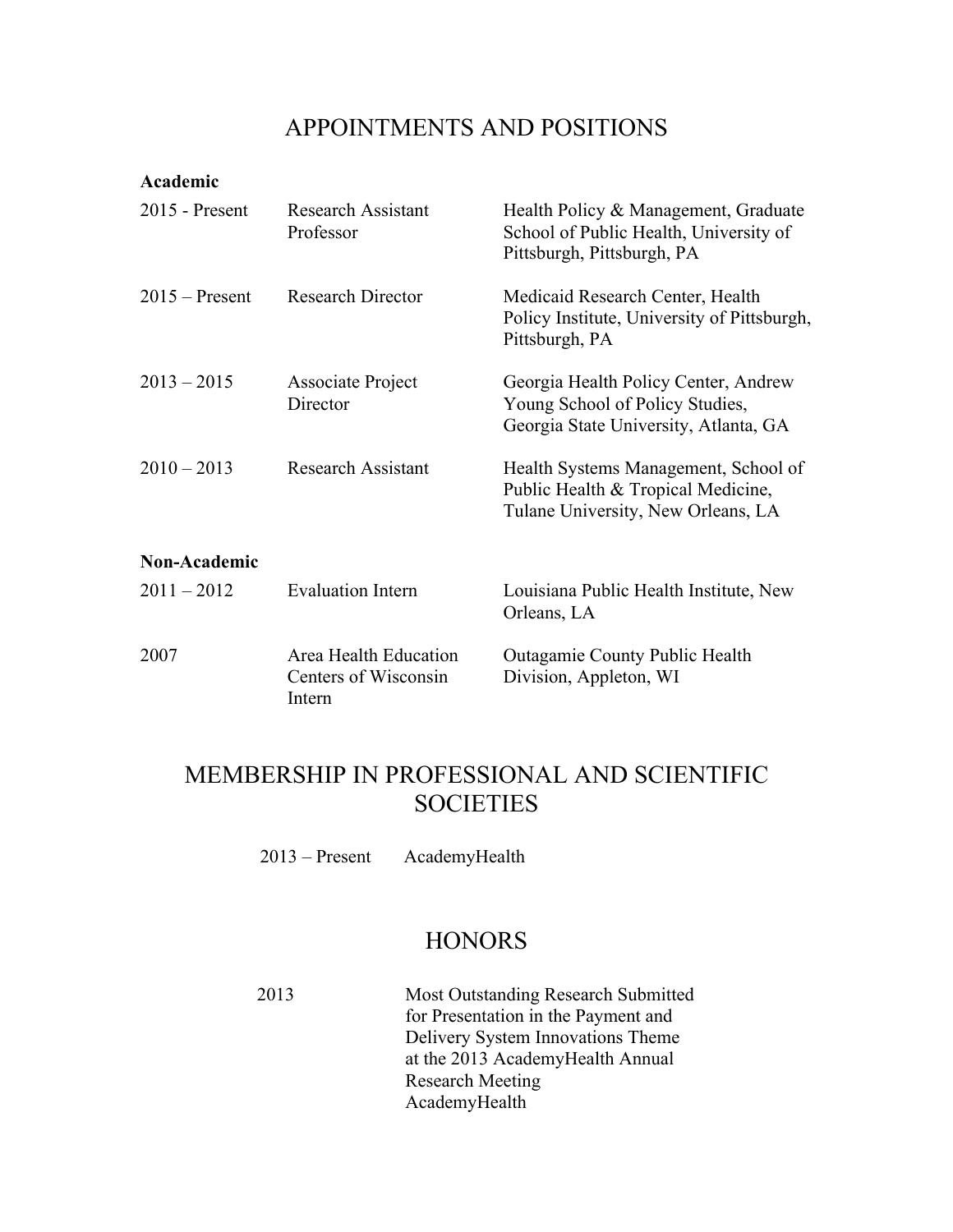| 2010 | Aron Scholar<br>Tulane University         |
|------|-------------------------------------------|
| 2002 | Class of 1958 Scholar<br>Miami University |
| 2002 | Miami Scholars Award<br>Miami University  |

# PROFESSIONAL ACTIVITIES

# **1. Teaching**

a. Courses Taught

| <b>Years</b><br><b>Taught</b> | <b>Course Number: Title</b>                                    | <b>Hours</b> of<br>Lecture, credits<br>Average<br><b>Enrollment</b> | Role in course<br><b>Primary/Coordinator</b> |
|-------------------------------|----------------------------------------------------------------|---------------------------------------------------------------------|----------------------------------------------|
| $2017 -$                      | HPM 2064/3064: Health<br>Policy Analysis                       | 2 credits<br>16 students                                            | Co-Instructor                                |
| $2012 -$<br>2013              | GHSD 6050: Health<br><b>Systems Concepts</b>                   | 3 credits<br>25 students                                            | Co-Instructor                                |
| 2012                          | SPHU 3010: Public Health<br>Systems Design and<br>Analysis     | 3 credits<br>60 students                                            | Co-Instructor                                |
| 2007                          | PubH 6724: The U.S.<br>Health Care System and<br>Public Health | 3 credits<br>60 students                                            | <b>Teaching Assistant</b>                    |

**b. Other Teaching** (lectures, tutorials and continuing education courses)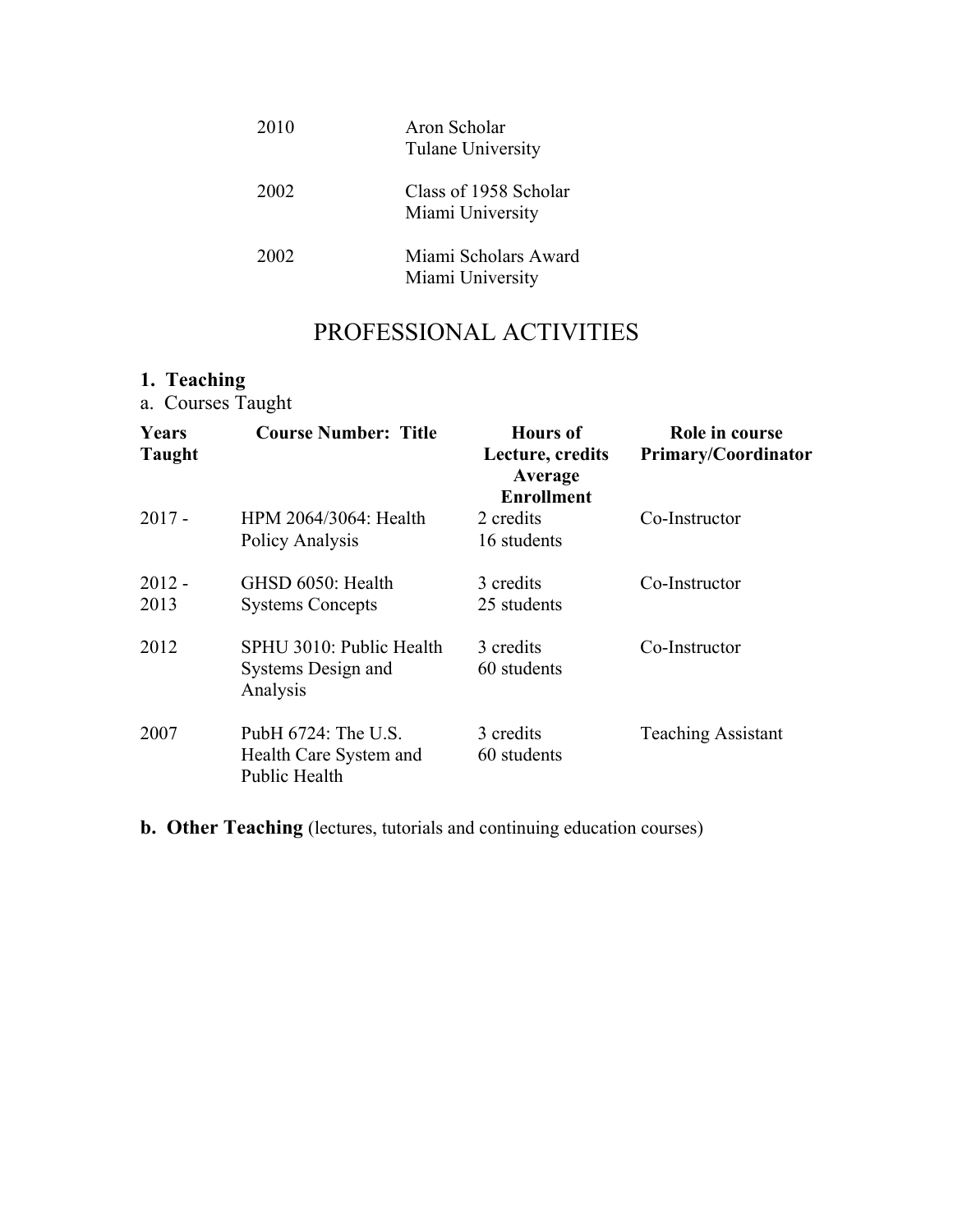| Date(s) | <b>Type of Teaching</b> | <b>Title</b>                                                                          |
|---------|-------------------------|---------------------------------------------------------------------------------------|
| 2021    | Lecture                 | Informing Public Policy with<br>Research and Evaluation -<br>University of Pittsburgh |
| 2020    | Lecture                 | Informing Public Policy with<br>Research and Evaluation -<br>University of Pittsburgh |
| 2019    | Lecture                 | Informing Public Policy with<br>Research and Evaluation -<br>University of Pittsburgh |
| 2018    | Lecture                 | Informing Public Policy with<br>Research and Evaluation -<br>University of Pittsburgh |
| 2016    | Lecture                 | Government Regulation and<br>Social Insurance – University of<br>Pittsburgh           |
| 2016    | Lecture                 | <b>Measuring Population Health:</b><br>Risk Adjustment – University of<br>Pittsburgh  |
| 2016    | Lecture                 | Primary Care System Reform-<br>University of Pittsburgh                               |
| 2016    | Lecture                 | Medicaid Policymaking -<br>University of Pittsburgh                                   |
| 2015    | Lecture                 | Topics and Policymaking in<br>Medicaid – Georgia State<br>University                  |
| 2014    | Lecture                 | Medicaid in Georgia – Georgia<br><b>State University</b>                              |
| 2014    | Lecture                 | <b>Patient-Centered Medical Homes</b><br>- Georgia State University                   |

### **c. Service on Masters or Doctoral Committees**

| <b>Dates</b>  | <b>Name of</b> | Degree  | <b>Title of Dissertation/Essay</b> |
|---------------|----------------|---------|------------------------------------|
| <b>Served</b> | <b>Student</b> | Awarded |                                    |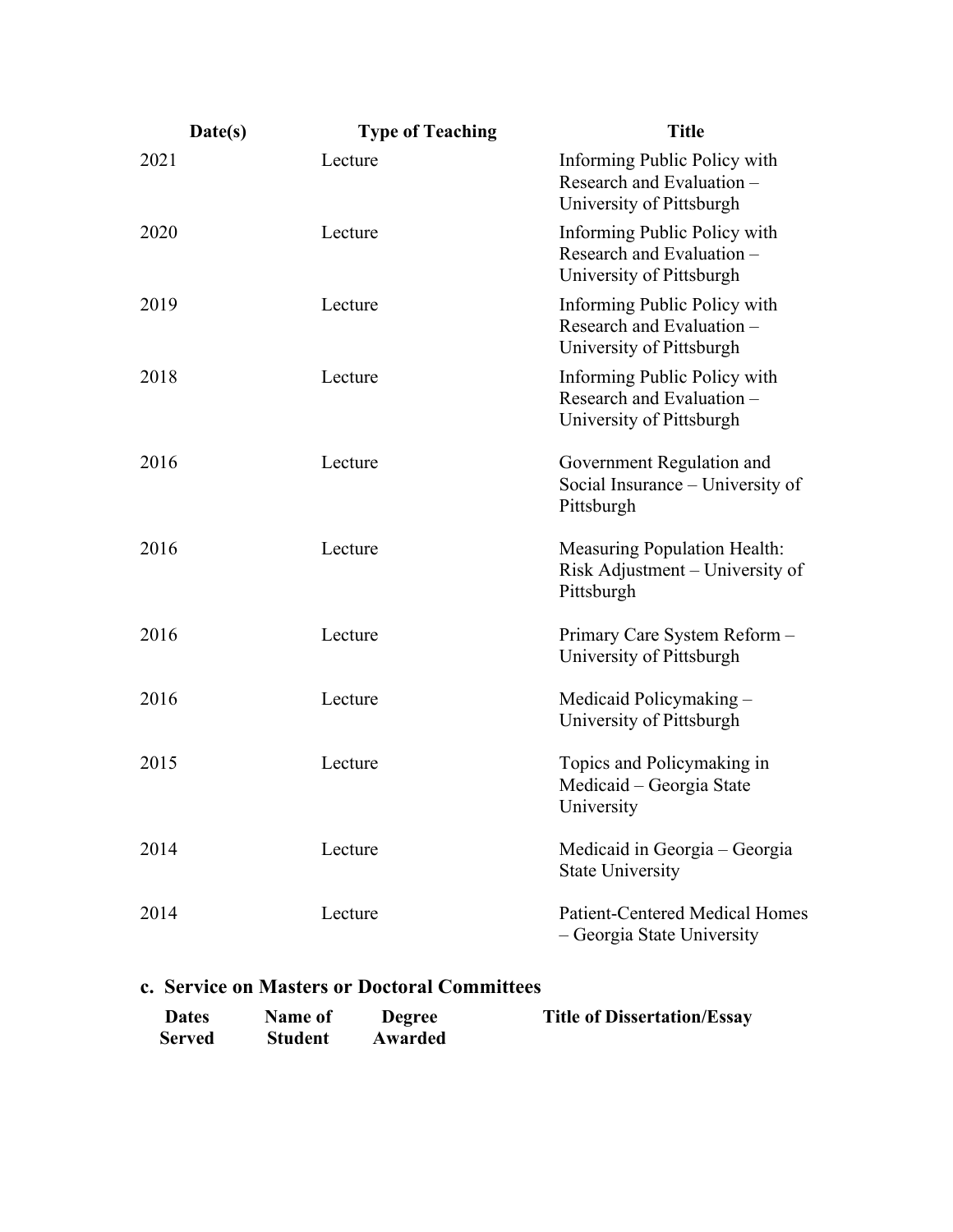| <b>Dates</b><br><b>Served</b> | <b>Name of</b><br><b>Student</b> | <b>Degree</b><br><b>Awarded</b> | <b>Title of Dissertation/Essay</b>                                                                                                                           |
|-------------------------------|----------------------------------|---------------------------------|--------------------------------------------------------------------------------------------------------------------------------------------------------------|
| $2020 - 2021$                 | Malena<br>Hirsch                 | <b>MHA</b>                      | Technology in healthcare: How the<br>integration of new technologies will<br>advance healthcare delivery and treatment<br>options for musculoskeletal health |
| 2020                          | Emma<br>Hosack                   | MSW/MPH,<br>Completed           | A Critical Literature Synthesis of<br>Interventions to Address the Social<br>Determinants of Health in Primary Care<br>Settings                              |
| 2018-2019                     | Cassandra<br>Leighton            | PhD,<br>Completed               | <b>Evaluating Provider and Organizational</b><br>Response in Select Population Health<br><b>Management Activities</b>                                        |
| $2018 - 2020$                 | Mara<br>Hollander                | PhD,<br>Completed               | <b>Expanding Coverage and Addressing</b><br>Social Determinants of Health in<br>Pennsylvania Medicaid                                                        |
| $2018 - 2019$                 | Ray Van<br>Cleve                 | PhD,<br>Completed               |                                                                                                                                                              |
| $2017 - 2019$                 | Ilinca<br>Metes                  | PhD,<br>Completed               | Variation in Diffusion of Prescription<br>Drugs: Mechanisms and Cost Implications                                                                            |
| 2017                          | Kelley<br>Carey                  | MPH,<br>Completed               | An Analysis of Act 92: How Inpatient<br><b>Admission versus Observation Status</b><br>Affects Cost of Care and Health Outcomes                               |

# **d. Service on Comprehensive or Qualifying Examination Committees**

| <b>Dates Served</b> | <b>Student Population</b>                        | <b>Type of Exam</b><br>(Qualifying/Comprehensive) |
|---------------------|--------------------------------------------------|---------------------------------------------------|
| $2016 - 2018$       | Health Policy $\&$<br>Management PhD<br>Students | Preliminary Examination                           |

#### **2. Research and Training**

a. Grants and Contracts Received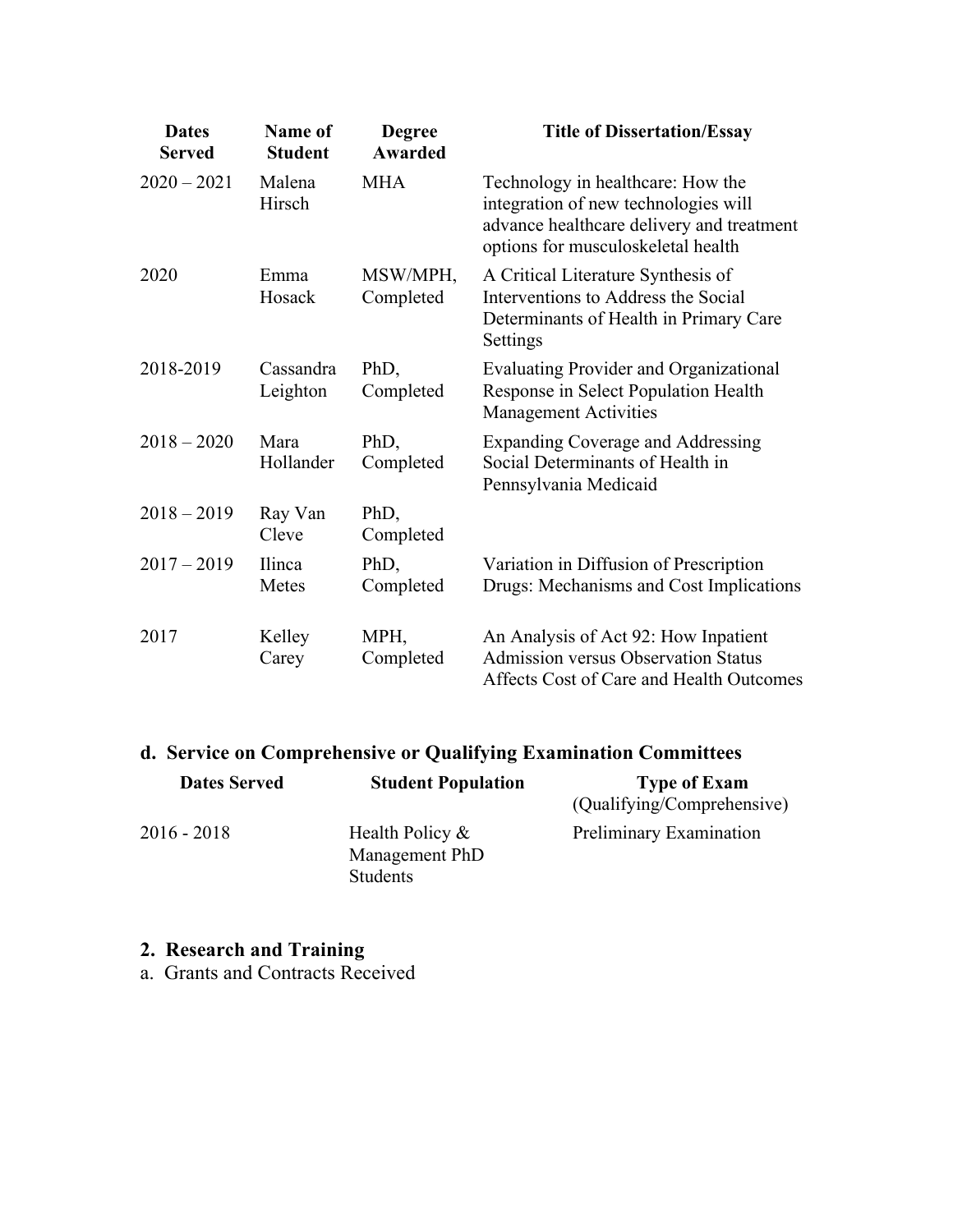## **Principal Investigator**

| Years<br><b>Inclusive</b>        | <b>Grant and/or Contract</b><br><b>Number and Title</b>                                                                                                                                                                         | <b>Source</b>                                               | Annual<br><b>Direct</b><br><b>Costs</b> | $\frac{0}{0}$<br><b>Effort</b> |
|----------------------------------|---------------------------------------------------------------------------------------------------------------------------------------------------------------------------------------------------------------------------------|-------------------------------------------------------------|-----------------------------------------|--------------------------------|
| 2021-2026                        | 1R01MD015261: The Role of<br>Homelessness and Supportive<br>Housing in Healthcare<br>Disparities among Adults in<br>Medicaid                                                                                                    | <b>NIMHD</b>                                                | \$184,156<br>$(sub -$<br>contract)      | 15%                            |
| $2016 - 2020$                    | 1R18HS025072-01: Enhancing<br>the Access and Quality of<br><b>Medication-Assisted Treatment</b><br>(MAT) for Individuals with<br>Opioid Use Disorder (OUD) in<br>Rural Pennsylvania's Medicaid<br><b>Primary Care Practices</b> | <b>AHRQ</b>                                                 | \$626,657<br>$(sub-$<br>contract)       | 30%                            |
| $2015 - 2019$                    | Indefinite Delivery Indefinite<br><b>Quantity Contract</b>                                                                                                                                                                      | Medicaid<br>and CHIP<br>Payment<br>and Access<br>Commission | NA                                      | 100%                           |
| <b>Co-Investigator on Grants</b> |                                                                                                                                                                                                                                 |                                                             |                                         |                                |
| $2020 -$<br>2025                 | R01DA049759: Project<br>STEPuP: A prenatal provider<br>education and training program<br>to improve medication-assisted<br>treatment use during pregnancy<br>and maternal and child health<br>outcomes                          | <b>NIDA</b>                                                 | <b>TBD</b>                              | 5%                             |
| $2019 -$<br>2021                 | 1R01DA048029-01: Examining<br>the quality of opioid use<br>disorder treatment in a<br>Medicaid research network                                                                                                                 | NIDA                                                        | \$3,455,398                             | 10%                            |
| $2015 -$                         | <b>Medicaid Research Center</b>                                                                                                                                                                                                 | Pennsylvania<br>Department<br>of Human<br>Services          | \$1,900,000                             | 65%                            |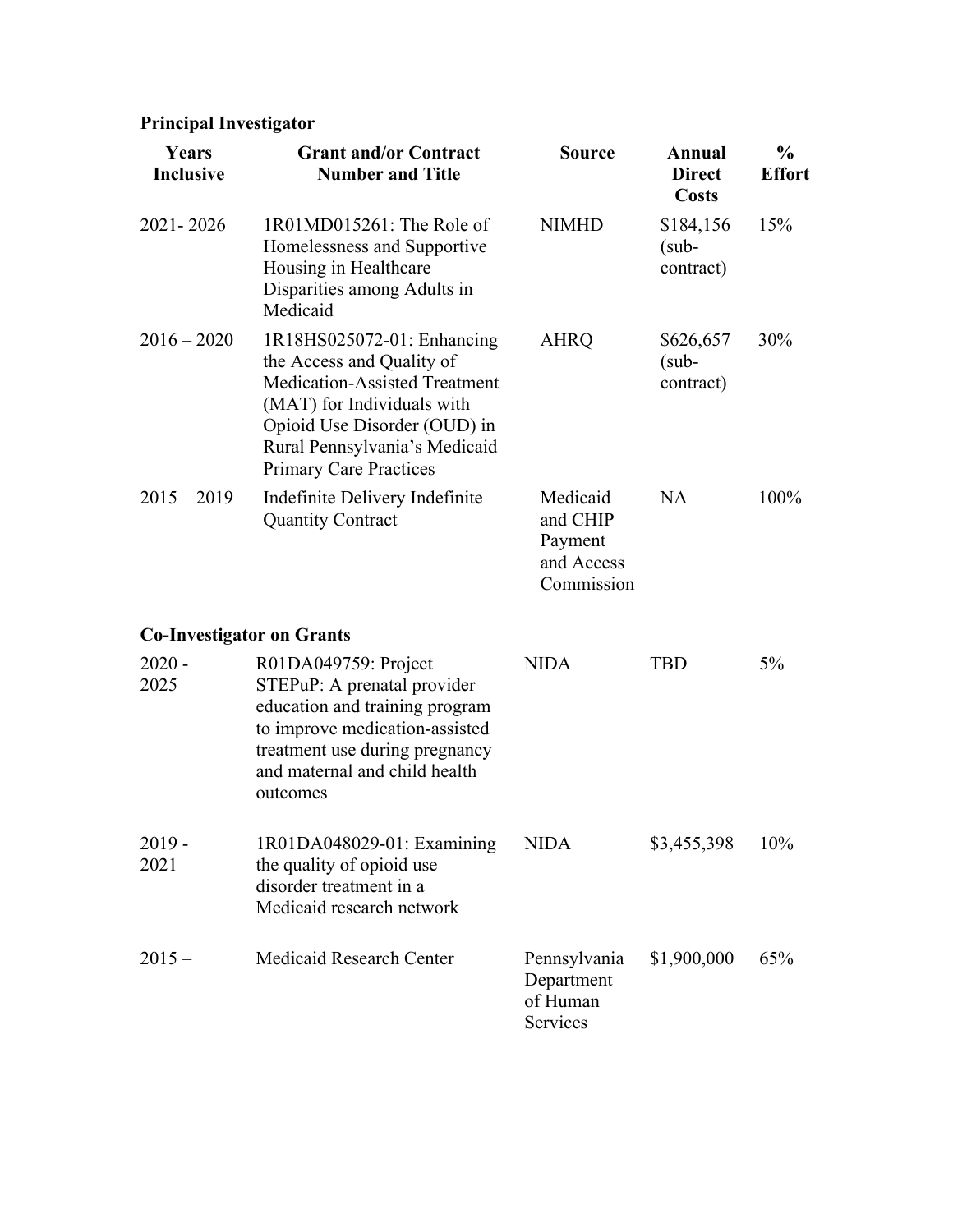| $2014-$<br>2016  | Medicaid Policy Team                                                                                          | Georgia<br>Department<br>of<br>Community<br>Health  | \$518,400 | 100% |
|------------------|---------------------------------------------------------------------------------------------------------------|-----------------------------------------------------|-----------|------|
| $2012 -$<br>2014 | Evaluation of the utilization,<br>participation and impact of the<br>Louisiana Health Information<br>Exchange | Louisiana<br><b>Health Care</b><br>Quality<br>Forum | \$210,000 | 50%  |

# **b. Invited Lectureships and Major Seminars Related to Your Research**

| Date                          | <b>Title of Presentation</b>                                                                                                                              | Venue                                                                                                      |
|-------------------------------|-----------------------------------------------------------------------------------------------------------------------------------------------------------|------------------------------------------------------------------------------------------------------------|
| May 21, 2021                  | Health Insurance and<br>Access in the United<br><b>States</b>                                                                                             | Guest Speaker at the Allegheny<br><b>County Health Department</b>                                          |
| October 27, 2020              | Treatment for Opioid Use<br>Disorder in Rural<br>Pennsylvania                                                                                             | HPM Seminar Series, University<br>of Pittsburgh                                                            |
| February 13, 2020             | The Role of Primary Care<br>in Improving Access to<br>Medication-Assisted<br><b>Treatment for Rural</b><br>Medicaid Enrollees with<br>Opioid Use Disorder | <b>Health Services Research</b><br>Seminar Series, University of<br>Pittsburgh                             |
| December 17, 2019             | Project Rural Access to<br>MAT in Pennsylvania<br>(RAMP)                                                                                                  | Pennsylvania Medicaid Managed<br><b>Care Organization Meeting</b>                                          |
| November 12, 2019             | Project Rural Access to<br>MAT in Pennsylvania<br>(RAMP)                                                                                                  | HPM Seminar Series, University<br>of Pittsburgh                                                            |
| September $12th$ , 2017       | Medicaid History and<br>Policy Context                                                                                                                    | The Pittsburgh Foundation,<br>Pittsburgh, PA                                                               |
| November $17th$ , 2016        | The Search for Cost-<br><b>Containment Policies: An</b><br>Opportunity for State-<br>University Partnerships                                              | AcademyHealth State-University<br>Partnership Learning Network<br>Annual Meeting, Washington<br>D.C.       |
| April 10 <sup>th</sup> , 2015 | Patient-Centered Medical<br>Homes and HIV/AIDS<br>Care and Prevention                                                                                     | Centers for Disease Control,<br>Office of the Director, Division<br>of HIV/AIDS Prevention,<br>Atlanta, GA |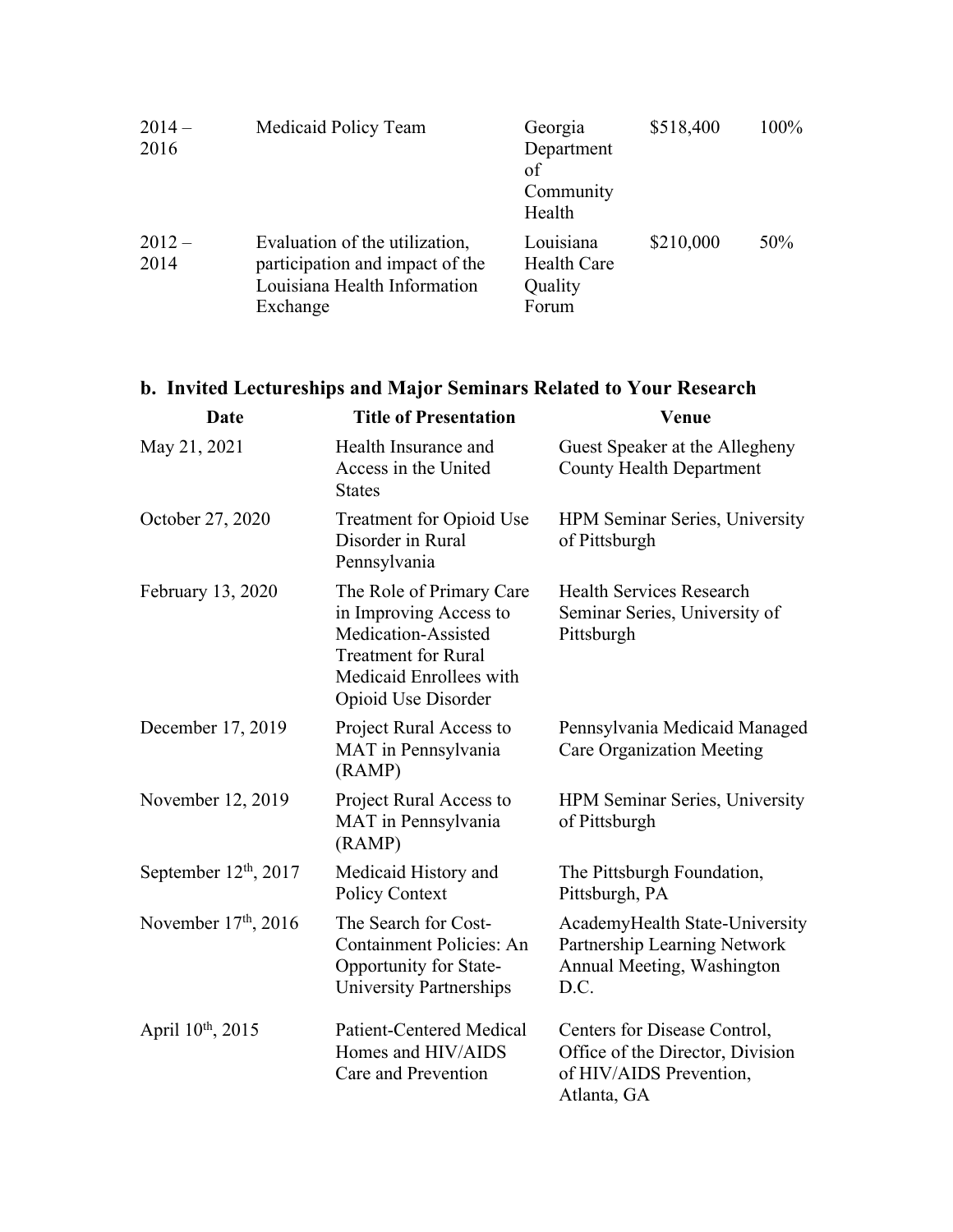| <b>Date</b>                  | <b>Title of Presentation</b>                                                                                                                              | Venue                                                                                                                    |
|------------------------------|-----------------------------------------------------------------------------------------------------------------------------------------------------------|--------------------------------------------------------------------------------------------------------------------------|
| May 21, 2021                 | Health Insurance and<br>Access in the United<br><b>States</b>                                                                                             | Guest Speaker at the Allegheny<br><b>County Health Department</b>                                                        |
| October 27, 2020             | <b>Treatment for Opioid Use</b><br>Disorder in Rural<br>Pennsylvania                                                                                      | HPM Seminar Series, University<br>of Pittsburgh                                                                          |
| February 13, 2020            | The Role of Primary Care<br>in Improving Access to<br>Medication-Assisted<br><b>Treatment for Rural</b><br>Medicaid Enrollees with<br>Opioid Use Disorder | <b>Health Services Research</b><br>Seminar Series, University of<br>Pittsburgh                                           |
| December 17, 2019            | Project Rural Access to<br>MAT in Pennsylvania<br>(RAMP)                                                                                                  | Pennsylvania Medicaid Managed<br><b>Care Organization Meeting</b>                                                        |
| November 12, 2019            | Project Rural Access to<br>MAT in Pennsylvania<br>(RAMP)                                                                                                  | HPM Seminar Series, University<br>of Pittsburgh                                                                          |
| September $12th$ , 2017      | Medicaid History and<br>Policy Context                                                                                                                    | The Pittsburgh Foundation,<br>Pittsburgh, PA                                                                             |
| February $25th$ , 2015       | Focus on Sustainability:<br>Payer Panel                                                                                                                   | 2015 Together on Diabetes U.S.<br>Grantee Summit, Atlanta, GA                                                            |
| July 22 <sup>nd</sup> , 2014 | Models of Care Spotlight:<br>Patient-Centered Medical<br>Homes and Opportunities<br>for Public Health                                                     | Centers for Disease Control,<br>Office of the Associate Director<br>for Policy, Health Reform<br>Roundtable, Atlanta, GA |

## PUBLICATIONS

#### **1. Refereed Articles**

- 1. Jennifer R. Marin, Mara A.G. Hollander, Kristin Ray, Julie Donohue, and **Evan S. Cole**. (2021) "Low-Value Diagnostic Imaging in Children with Pennsylvania Medicaid." *Journal of Pediatrics.* (In Press).
- 2. Cochran G, **Cole ES**, Sharbaugh M, Nagy D, Gordon AJ, Gellad WF, Pringle J, Bear T, Warwick J, Drake C, Chang CH, DiDomenico E, Kelley D, & Donohue J. (2021) "Provider and Patient-panel Characteristics Associated With Initial Adoption and Sustained Prescribing of Medication for Opioid Use Disorder." *J Addict Med*. May 10. Epub ahead of print.
- 3. **Cole ES**, Drake C, DiDomenico E, Sharbaugh M, Kim JY, Nagy D, Cochran G,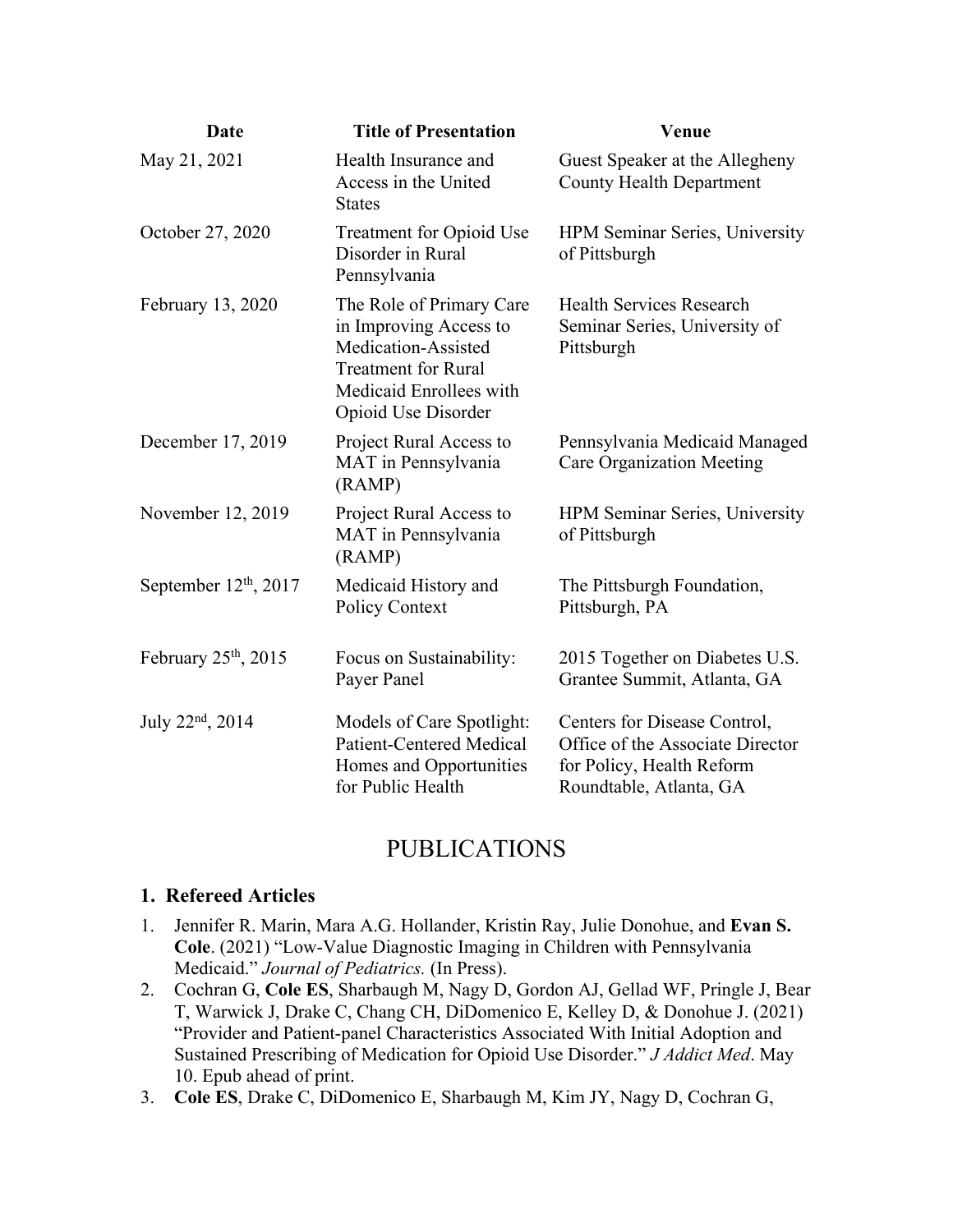Gordon AJ, Gellad WF, Pringle J, Warwick J, Chang CH, Kmiec J, Kelley D, & Donohue JM. (2021) Patterns of clinic switching and continuity of medication for opioid use disorder in a Medicaid-enrolled population. *Drug Alcohol Depend*. Apr 1;221:108633. Epub Feb 16.

- 4. Hollander MAG, **Cole ES**, Sabik LM, Kahn JM, Chang CH, Jarlenski MP, Donohue JM. (2021) "Emergency Department and Ambulatory Care Visits in the First Twelve Months of Coverage Under Medicaid Expansion: A Group-Based Trajectory Analysis." *Ann Emerg Med*. Apr 8. Epub ahead of print.
- 5. Hollander MAG, **Cole ES**, Donohue JM, Roberts ET. (2021) "Changes in Medicaid Utilization and Spending Associated with Homeless Adults' Entry into Permanent Supportive Housing." *J Gen Intern Med*. Jan 29. Epub ahead of print.
- 6. **Cole ES**, DiDomenico E, Green S, Heil SKR, Hilliard T, Mossburg SE, Sussman AL, Warwick J, Westfall JM, Zittleman L, Salvador JG. (2021). "The who, the what, and the how: A description of strategies and lessons learned to expand access to medications for opioid use disorder in rural America." *Subst Abus.* 42(2):123-129.
- 7. Degenholtz HB, Bear T, **Cole E**, James AE. (2021). "Home- and Community-Based Provider Preparation for Pennsylvania's Managed Long-term Services and Supports." *J Aging Soc Policy.* May-Jun;33(3):268-284.
- 8. Moyo, P., Gellad, W. F., Sabik, L. M., Cochran, G. T., **Cole, E. S.,** Gordon, A. J., ... & Donohue, J. M. (2019). Opioid Prescribing Safety Measures in Medicaid Enrollees With and Without Cancer. *American Journal of Preventive Medicine*, 57(4), 540-544.
- 9. Leighton, C., **Cole, E**., James, A.E., & Driessen, J. (2019). Medicare Shared Savings Program ACO Network Comprehensiveness and Patient Panel Stability. *American Journal of Managed Care,* Sep. 1, 25(9), e267-e273.
- 10. Cochran, G., **Cole, E. S**., Warwick, J., Donohue, J. M., Gordon, A. J., Gellad, W. F., ... & Pringle, J. (2019). Rural access to MAT in Pennsylvania (RAMP): a hybrid implementation study protocol for medication assisted treatment adoption among rural primary care providers. *Addiction science & clinical practice*, *14*(1), 25.
- 11. **Cole, E.S.,** DiDomenico, E., Cochran, G., Gordon, A.J., Gellad, W.F., Pringle, J., Warwick, J., Chang, C-C. H., Kim, J.Y., Kmiec, J., Kelley, D., Donohue, J.M. (2019). The Role of Primary Care in Improving Access to Medication-Assisted Treatment for Rural Medicaid Enrollees with Opioid Use Disorder. *The Journal of General Internal Medicine,* 34(6), 963-943.
- 12. Hollander MAG, Jarlenski MP, Donohue JM, **Cole E.S.,** Kelley D, Krans EE. (2019) Medical Specialty of Buprenorphine Prescribers for Pregnant Women with Opioid Use Disorder, *American Journal of Obstetrics and Gynecology.* 220(5), 502-503.
- 13. **Cole, E. S.** (2018). Direct Primary Care: Applying Theory to Potential Changes in Delivery and Outcomes. *The Journal of the American Board of Family Medicine*, *31*(4), 605-611.
- 14. Cochran G, Lo-Ciganic W-H, Gellad W, Gordon AJ, **Cole E**, Lobo C, Frazier W, Zheng P, Kelley D, Donohue J (2018). Prescription Opioid Quality Measures Applied among Pennsylvania Medicaid Enrollees. *J Manag Care Spec Pharm*, 24(9), 875-885.
- 15. **Cole, E. S**., Leighton, C., Zhang, Y. (2018). "Distribution of Visits for Chronic Conditions Between Primary Care and Specialist Providers in Medicare Shared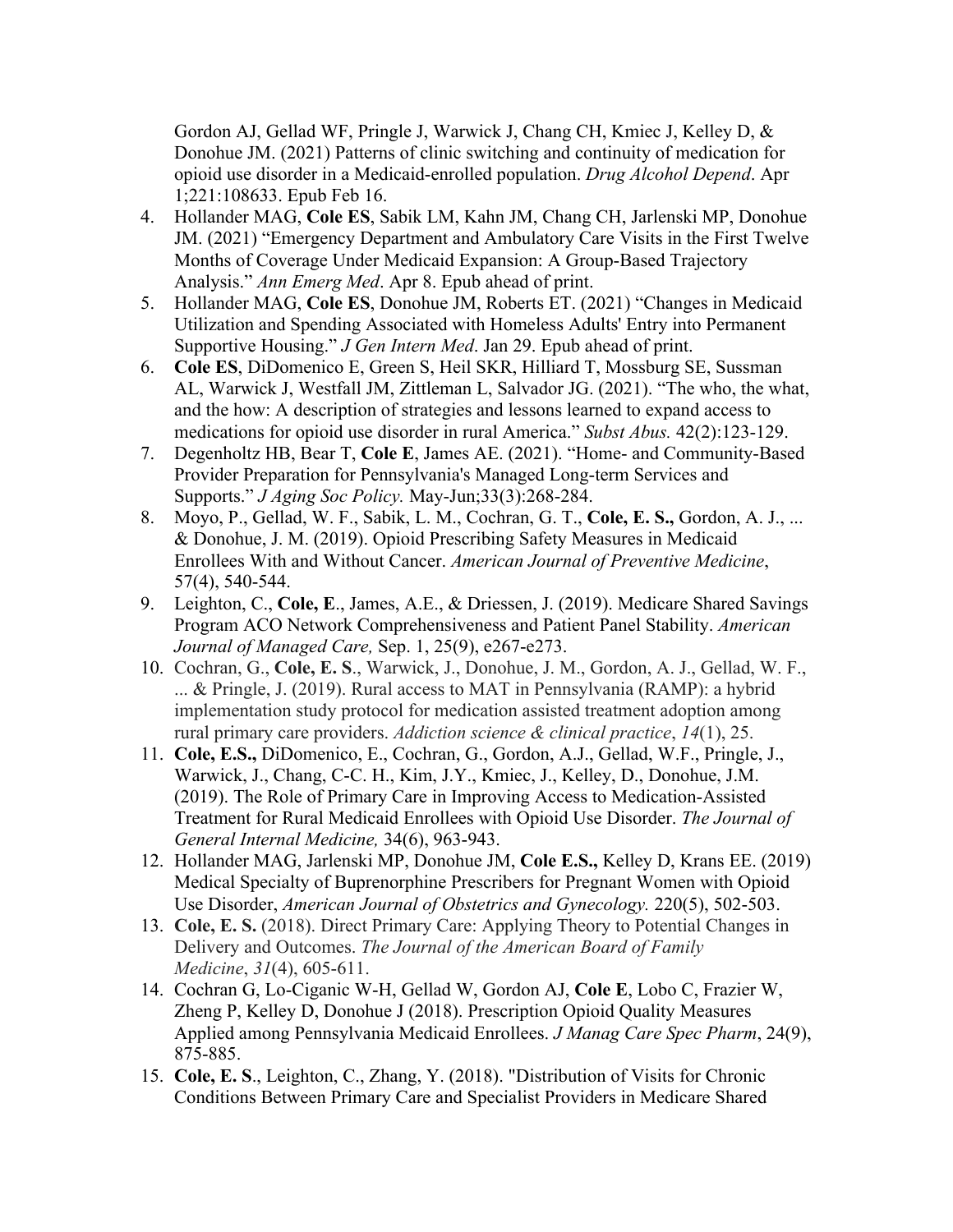Savings Accountable Care Organizations." *Medical Care* 56(5): 424-429.

- 16. Cochran, G., Gordon, A. J., Gellad, W. F., Chang, C. H., Lo-Ciganic, W. H., Lobo, C., **Cole, E**., Frazier, W.F., Zheng, P., Kelley, D., & Donohue, J. M. (2017). Medicaid prior authorization and opioid medication abuse and overdose. *The American journal of managed care*, 23(5), e164-e171.
- 17. **Cole, E. S.,** Willis, C., Rencher, W. C., & Zhou, M. (2016). Long-term acute care hospitals and Georgia Medicaid: Utilization, outcomes, and cost. *SAGE Open Medicine*, 4, 2050312116670928.
- 18. **Cole, E. S**., Campbell, C., Diana, M. L., Webber, L., & Culbertson, R. (2015). Patient-Centered Medical Homes In Louisiana Had Minimal Impact On Medicaid Population's Use Of Acute Care And Costs. *Health Affairs*, 34(1), 87-94.
- 19. **Cole, E. S**., Walker, D., Mora, A., & Diana, M. L. (2014). Identifying Hospitals That May Be At Most Financial Risk From Medicaid Disproportionate-Share Hospital Payment Cuts. *Health Affairs*, 33(11), 2025-2033.
- 20. Westover, C., Arredondo, P. H., Chapa, G., **Cole, E**., & Campbell, C. R. (2014). Quality of Care in a Low-Income Consumer-Driven Health Plan: Assessment of Healthcare Effectiveness Data Information Set (HEDIS) Scores for Secondary Prevention. *Journal for Healthcare Quality*, *36*(3), 28-34.
- 21. Yeager, V. A., Walker, D., **Cole, E.,** Mora, A. M., & Diana, M. L. (2014). Factors Related to Health Information Exchange Participation and Use. *Journal of medical systems*, *38*(8), 1-9.

### **2. Presentations**

- 1. **Cole, E**, Kennedy, S, Raslevich, A, Burns, M, Clark, S, Crane, D, Cunningham, P, Jarlenski, M, Lanier, P, Middleton, A, Pauly, N, Sheets, L, Talbert, J, & Donohue, J. "Medicaid Policy Changes Affecting Opioid Use Disorder Treatment (2014-2019)." Presented at the AcademyHealth Annual Research Meeting, June 2021.
- 2. Allen, L, **Cole, E. "**Multi-state evaluations of policy changes related to coverage of residential treatment and prior authorization for MOUD." Presented at the AcademyHealth State-University Partnership Learning Network Annual Meeting, December 2020.
- 3. Poster Presentation. "Changes in Medicaid Spending and Use of Care Associated with Homeless Adults' Entry into Permanent Supportive Housing," Hollander MAG, **Cole E**, Donohue, JM, Roberts E. Academy Health Annual Research Meeting, June 2020. (Cancelled due to COVID-19)
- 4. **Cole, E**., Pauly, N., Donohue, J. "MODRN: An Inventory of Policies Affecting Opioid Use Disorder Treatment and Outcomes." Presented at the AcademyHealth State-University Partnership Learning Network Annual Meeting, December 2019.
- 5. Warwick, J., DiDomenico, E., Kelley, D., **Cole, E**., Lomauro, D., Gordon, A., ... & Pringle, J. "Using a systematic continuous quality improvement process to improve the provision of medication-assisted treatment for opioid use disorder within rural primary care practices." In *12th Annual Conference on the Science of Dissemination and Implementation*, AcademyHealth, December 2019.
- 6. Coleman Drake, PhD, **Evan S. Cole**, PhD, Ellen DiDomenico, MS, Michael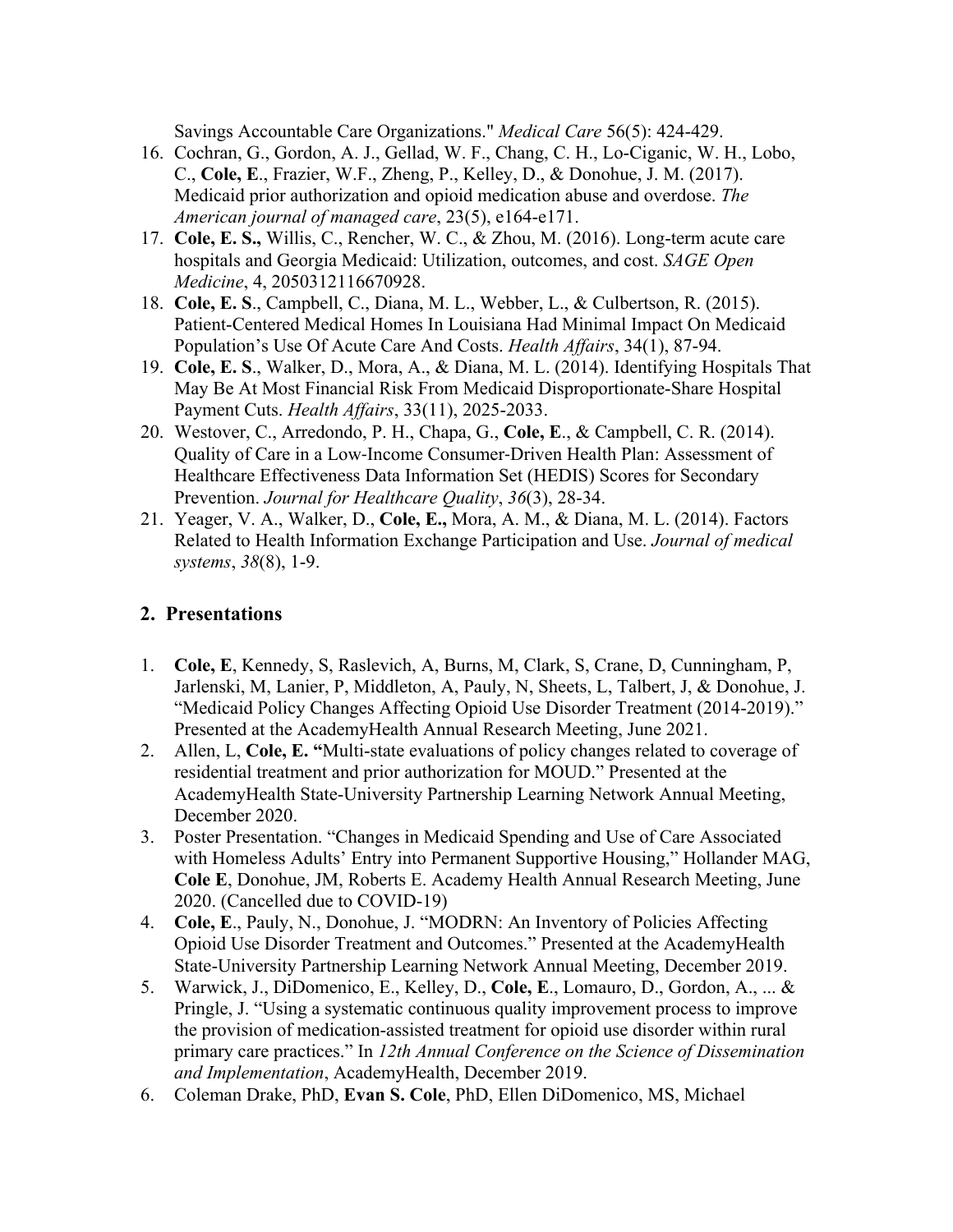Sharbaugh, MPH, Joo Yeon Kim, MS, Dylan Nagy, MS, Gerald Cochran, PhD, Adam J. Gordon, MD, Walid F. Gellad, MD, Janice Pringle, PhD, Jack Warwick, MPH, Chung-Chou H. Chang, PhD, Julie Kmiec, DO, David Kelley, MD, MPA, Julie M. Donohue, PhD. "Continuity of Medication-Assisted Treatment: Frequency, Patterns of Clinic Switching, and Impact on a Medicaid-Enrolled Population." Presented at the Addiction Health Services Research Annual Meeting, October 2019.

- 7. J. Warwick, E. DiDomenico, D. Kelley, **E. Cole**, A. Gordon, G. Cochran, J. Donohue, W. Gellad, J. Kmiec, J. Pringle. "Using a Framework for Systems Transformation as a Facilitator to Overcome Barriers Related to the Implementation of Medication Assisted Treatment within Rural Pennsylvania Primary Care Practices." Presented at the Addiction Health Services Research Annual Meeting, October 2019.
- 8. **Cole. E.S.** "Medication-Assisted Treatment in Rural Primary Care." Presentation at the Medicaid Medical Director's Network Meeting. Washington D.C., September 17, 2019.
- 9. Hollander, M., Roberts, E., Laudermilch, B., Li, J., Kim, JY., DaCosta, D., Sowers, W., Ennis, M., Donohue, J., **Cole., E.S**. "Permanent Supportive Housing and Medicaid Utilization and Spending in Pennsylvania." Presentation at the AcademyHealth Annual Research Meeting, Washington D.C., June, 2019.
- 10. Degenholtz, H., & **Cole, E.** "Ambulatory Care Sensitive Hospitalizations and Post-Acute Care Among Dual-Eligible Pennsylvanians". Presentation at the Gerontological Society of America Annual Scientific Meeting, Boston, MA, November, 2018.
- 11. **Cole, E**., DiDomenico, E., Cochran, G., Gordon, A., Gellad, W., Pringle, J., Warwick, J., Chung-Chou, C., Kim, JY., Kelley, D., & Donohue, J. "The Role of Primary Care in Improving Access to Medication-Assisted Treatment for Rural Medicaid Enrollees with Opioid Use Disorder." Poster Presentation at the Addiction Health Services Research Conference, Savannah, GA. October, 2018.
- 12. DiDomenico, E., Kelley, D., Cochran, G., Warwick, J., **Cole, E**., Gordon, A., Donohue, J., Kmiec, J., Gellad, W., & Pringle, J. "Project Rural Access to MAT in Pennsylvania (RAMP): A Protocol for Facilitating MAT Adoption among Rural Primary Care Providers." Poster Presentation at the Addiction Health Services Research Conference, Savannah, GA. October, 2018.
- 13. Pringle, J., DiDomenico, E., Warwick, J., **Cole, E**., Gordon, A., Donohue, J., Cochran, G., Gellad, W., Kmiec, J., & Kelley, D. "The Implementation of Project Rural Access to MAT in Pennsylvania (RAMP): Identified Facilitators and Barriers to MAT Adoption among Rural Primary Care Providers." Poster Presentation at the Addiction Health Services Research Conference, Savannah, GA. October, 2018.
- 14. Leighton,C., **Cole, E**., James, A.E., Driessen, J. "Medicare ACO Network Adequacy and Patient Panel Stability." Poster presentation at the AcademyHealth Annual Research Meeting, Seattle, WA, June 2018.
- 15. Hollander, M. A. G., **Cole, E**., Sabik, E., Driessen, J., Kahn, J., Jarlenski, M., Donohue, J. M. "Emergency Department and Outpatient Utilization Among the Medicaid Expansion Population in Pennsylvania." Poster presentation at the AcademyHealth Annual Research Meeting, Seattle, WA, June 2018.
- 16. **Cole, E.,** Leighton, C., & Zhang, Y. "Distribution of Visits for Chronic Conditions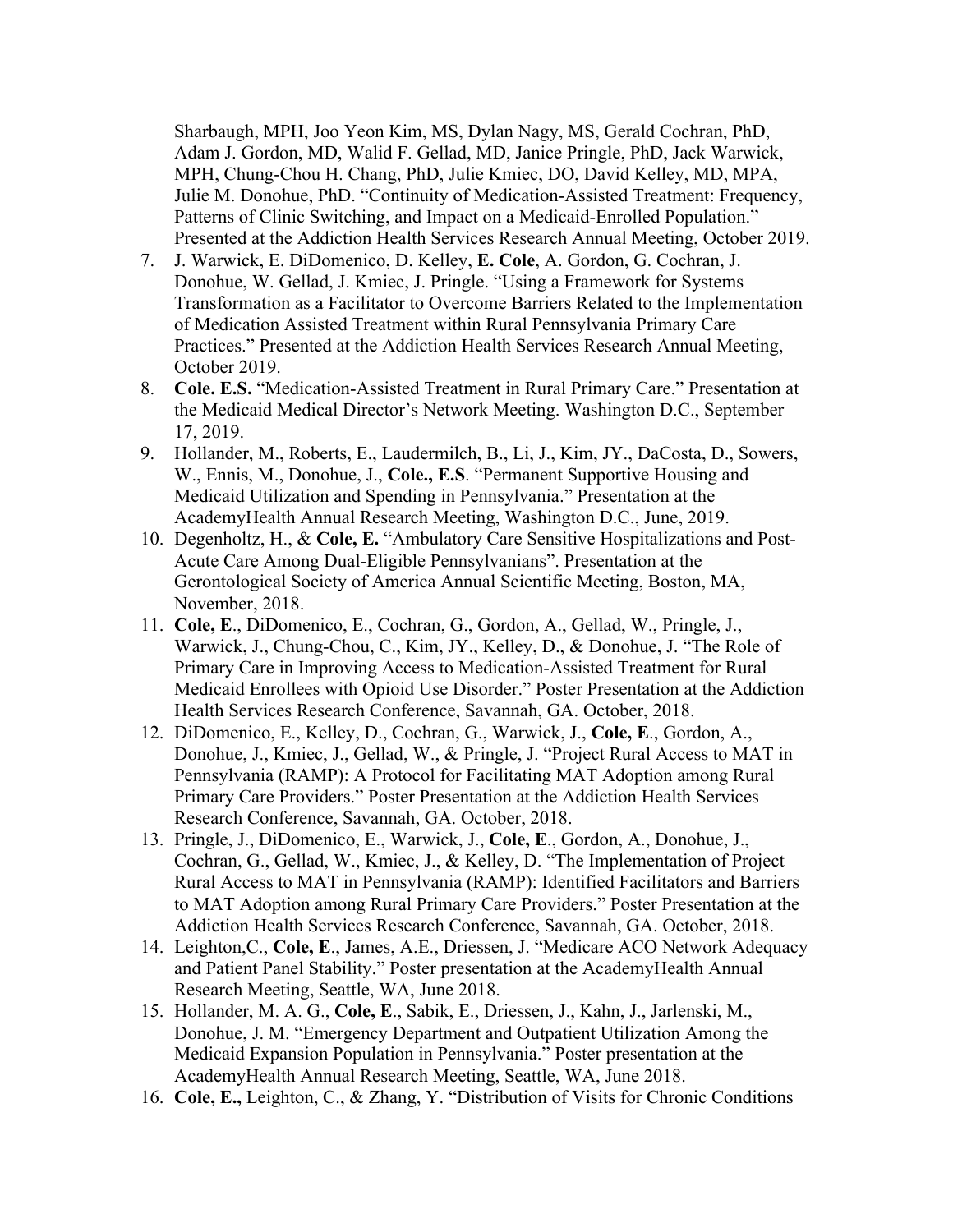Between Primary Care and Specialist Providers in Medicare Shared Savings Accountable Care Organizations." Podium presentation at the AcademyHealth Annual Research Meeting, New Orleans, LA, June 2017.

- 17. Cochran, G., Gordon, A.J., Gellad, W., Chang, C., Lo-Ciganic, J., Lobo, C., **Cole, E.,** Frazier, W., Zheng, P., Kelley, D., & Donohue, J.M. "The influence of prior authorization policies on opioid medication abuse and overdose among members of a large Medicaid program." Poster session at the College on Problems of Drug Dependence, Montreal, Canada. June 2017.
- 18. Lawless, H., Tulikangas, M., Fontelo, M., **Cole, E**., & Hacker, K. "Pittsburgh's Hot Spots: Mapping Cross-Sector Data to Improve Tobacco Policy Interventions." Poster presentation at the American Public Health Association Annual Conference, October 2016.
- 19. **Cole, E**., Willis, C., Rencher, W., & Zhou, M. "Long-Term Acute Care Hospitals and Medicaid: Utilization, Outcomes, and Cost." Poster presentation at the AcademyHealth Annual Research Meeting, Minneapolis, MN, June 2015.
- 20. **Cole, E**., Walker, D., Mora, A., & Diana, M. "Medicaid Expansion and Disproportionate Share Hospital Payments: Which Hospitals are Financially Vulnerable?" Poster presentation at the AcademyHealth Annual Research Meeting, San Diego, CA, June 2014.
- 21. **Cole, E**., Campbell, C., Diana, M., & Webber, L. "The Effect of Patient-Centered Medical Homes on Cost and Quality for a Medicaid Population." Podium presentation at the AcademyHealth Annual Research Meeting, Baltimore, MD, June 2013.
- 22. Walker, D., Yeager, V.A., **Cole, E**., Mora, A., & Diana, M. "Barriers and Facilitators to Participation in the Louisiana Health Information Exchange." Poster presentation at the AcademyHealth Annual Research Meeting, Baltimore, MD, June 2013.
- 23. Christian, S., **Cole, E.**, Mora, A., Piper, C., Walker, J., Davis, C., Campbell, C., Diana, M., & Rosinia, F. "The Audit as a Tool to Assess Surgical Safety Checklist Implementation." American Society of Anesthesiologists Practice Management 2013, Poster Session. January, 2013.
- 24. **Cole, E** & Diana, M. "Early Observations of Low-Income Patient Populations that Seek Care from Patient-Centered Medical Homes in Louisiana: Potential Implications for Cost, Quality, and the Role of HIT." Louisiana Primary Care Association 29th Annual Continuing Education Conference. October, 2012.
- 25. **Cole, E** & Givens, M. "Evaluation of a Wisconsin State Initiative to Improve Childhood Blood-Lead Testing." University of Wisconsin Population Health Sciences Poster Session. March, 2009.
- 26. **Cole, E** & Givens, M. "Evaluation of a Wisconsin State Initiative to Improve Childhood Blood-Lead Testing." 1st Annual Minority Health in the Midwest Conference – University of Illinois at Chicago School of Public Health. February, 2009.

#### **3. Invited Articles**

1. Donohue, J., Raslevich, A, & **Cole, ES**. "Medicaid's Role in Improving Substance Use Disorder Treatment in the US." Milbank Memorial Fund. September 25, 2020.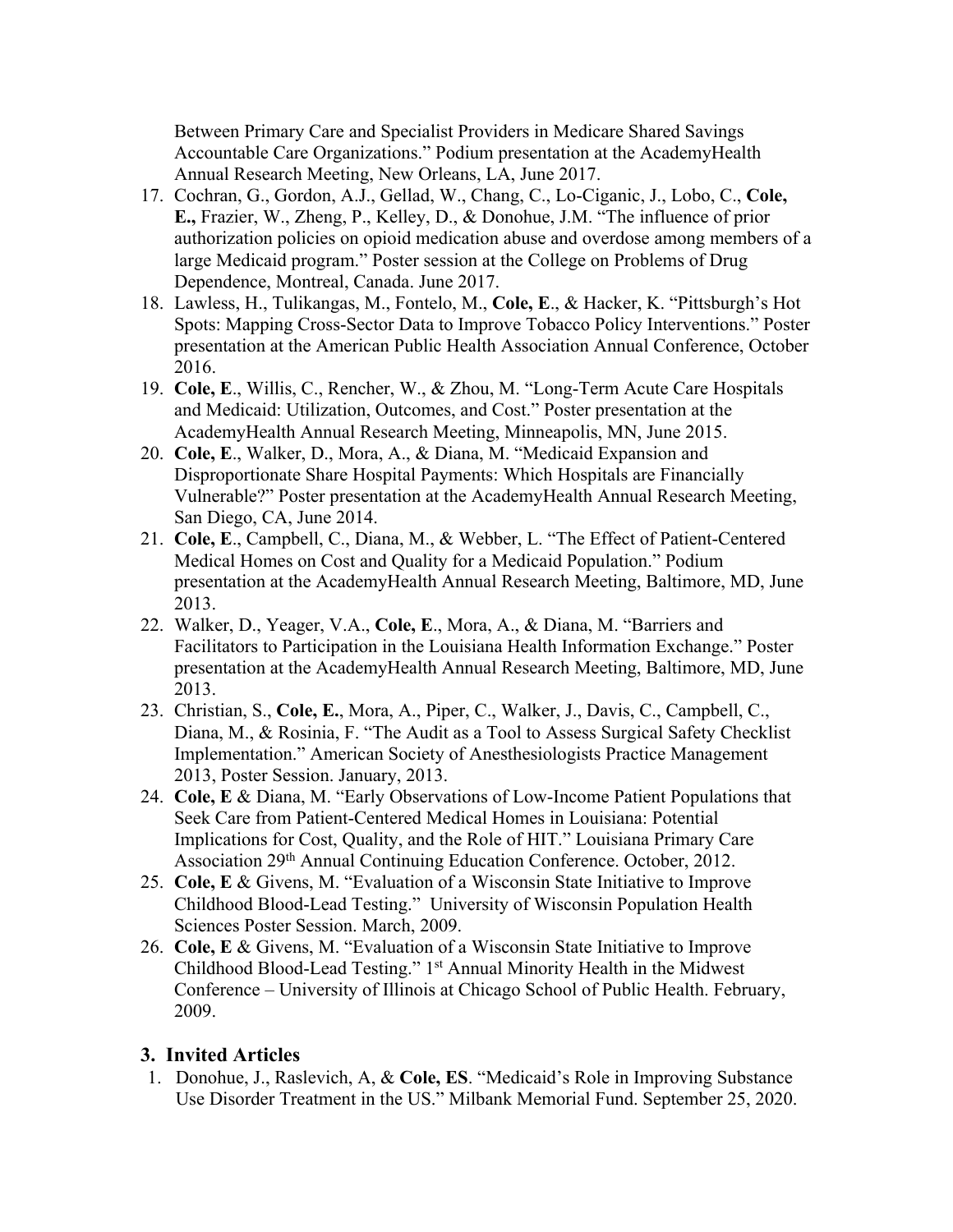https://www.milbank.org/publications/medicaids-role-in-improving-substance-usedisorder-treatment-in-the-us/

## SERVICE

### **1. Service to School and University**

| <b>Years</b>     | <b>Committee</b>                                                                          | <b>Position</b> |
|------------------|-------------------------------------------------------------------------------------------|-----------------|
| 2020             | Faculty Culture Workgroup, Social Justice Action<br>Committee                             | Member          |
| $2016 -$<br>2018 | Department of Health Policy & Management Preliminary<br><b>Examination Committee</b>      | Member          |
| $2013-$<br>2015  | Georgia Health Policy Center Management Team                                              | Member          |
| 2015             | Georgia Health Policy Center Self-Evaluation of<br><b>Research Activities Committee</b>   | Lead            |
| 2011             | Tulane University School of Public Health & Tropical<br>Medicine Faculty Search Committee | Member          |

### **2. Service to Field of Scholarship**

### **b. Manuscript and Other Document/Publication Review**

| <b>Dates</b> | <b>Journal Title</b>                                 |  |  |
|--------------|------------------------------------------------------|--|--|
| 2021         | <b>BMC Health Services Research</b>                  |  |  |
| 2021         | Journal of Drug and Alcohol Dependence               |  |  |
| 2021         | Journal of General Internal Medicine                 |  |  |
| 2021         | Inquiry                                              |  |  |
| 2020         | Substance Abuse                                      |  |  |
| 2020         | Journal of Substance Abuse Treatment                 |  |  |
| 2020         | Medical Care Research & Review                       |  |  |
| 2018         | Medical Care                                         |  |  |
| 2019         | The Journal of Pediatrics                            |  |  |
| 2017         | Journal of Medical Economics                         |  |  |
| 2015         | <b>Health Services Research</b>                      |  |  |
| 2015         | Health Affairs                                       |  |  |
| 2015         | The Journal of the American Board of Family Medicine |  |  |
|              |                                                      |  |  |